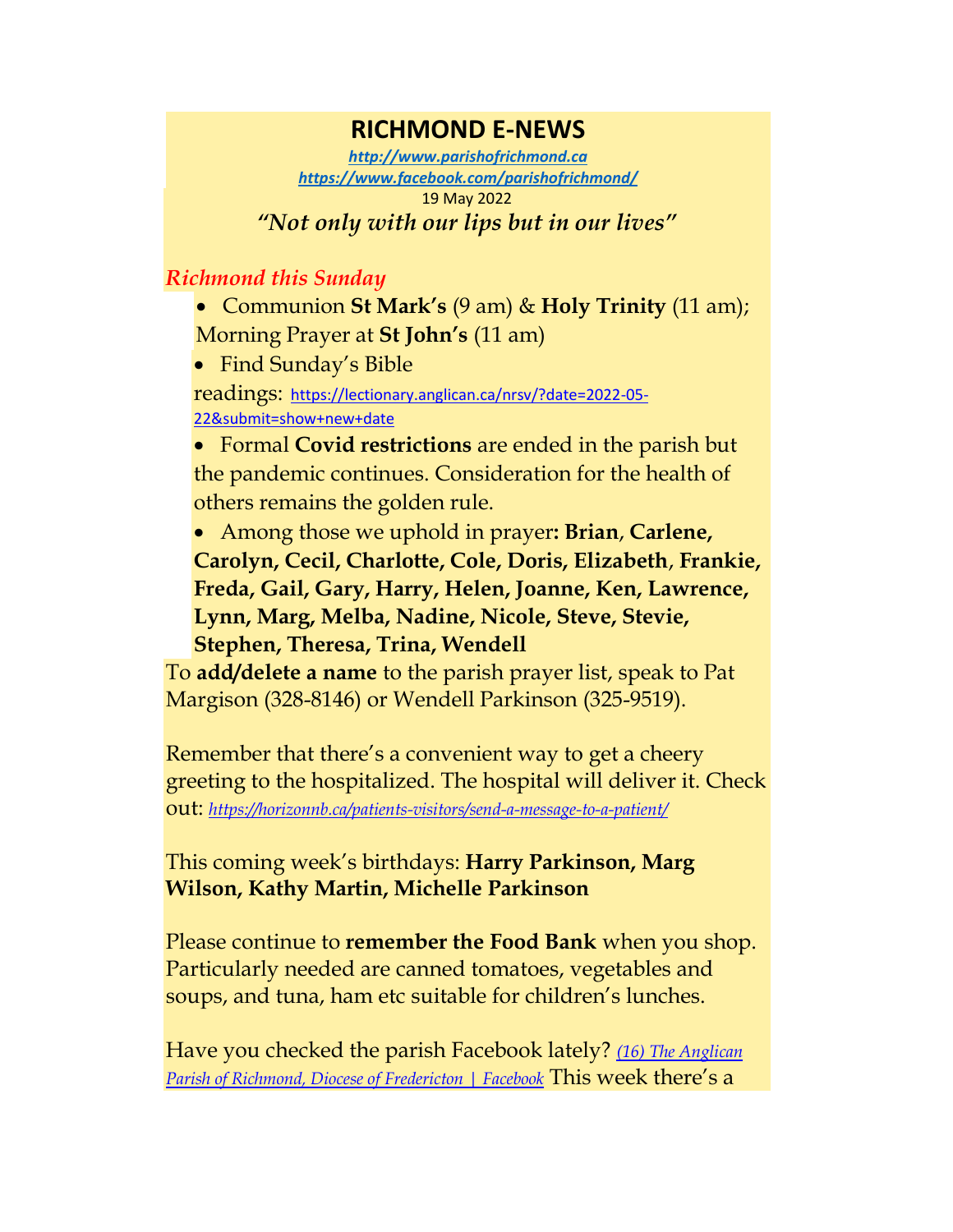queenly photograph of one parishioner in particular. She turns 97 Friday (tomorrow).

As we have come to expect, but must not take for granted, the **Primate's World Relief and Development Fund** is already responding to the **Ukrainian refugee crisis**. *To make a donation to this response, [click here,](https://interland3.donorperfect.net/weblink/WebLink.aspx?name=E344492QE&id=45) or go to [pwrdf.org/give-today](https://pwrdf.org/pwrdf-supports-bc-floods-with-10000-grant/) and click on Response in Ukraine. You may also donate by phone at 416-822- 9083 or leave a voicemail toll-free at 1-866-308-7973 and we will return your call, or mail your cheque to PWRDF, 80 Hayden, 3rd floor, Toronto, Ontario, M4Y 3G2. Please mark Ukraine in the memo field.*

This Saturday (21 May) **Bishop Edwards** embarks on his grand pilgrimage of the large Archdeaconry of Fredericton. It concludes on Pentecost Sunday. For the Bishop's daily routes, see [https://nb.anglican.ca/the-bishop/bishops](https://nb.anglican.ca/the-bishop/bishops-pilgrimage/pages/2022-route-details)[pilgrimage/pages/2022-route-details](https://nb.anglican.ca/the-bishop/bishops-pilgrimage/pages/2022-route-details) *Everyone is invited and encouraged* to spend some time walking with him.

• **One special opportunity takes place on Saturday morning 4 June,** when he will join a 1.7 km fundraiser at Killarney Lake (on St Mary's St, Fredericton North) in support of **PDRDF Ukraine** refugee work. (Use the Lodge parking lot entrance.) At the end, join the bishop at a complementary BBQ (donations accepted) put on by the folk from Christ Church Parish Church.

• Another special event is the **service that will conclude the Bishop's final leg of this his final pilgrimage.** It takes place on Pentecost Sunday (5 June) at the Cathedral, 2 pm.

Next Thursday (25 May) being Ascension Day, the global prayer event known as **Thy Kingdom Come** begins and runs until Pentecost Sunday. During these 10 days we are invited to pray that **five particular people will come to know more**